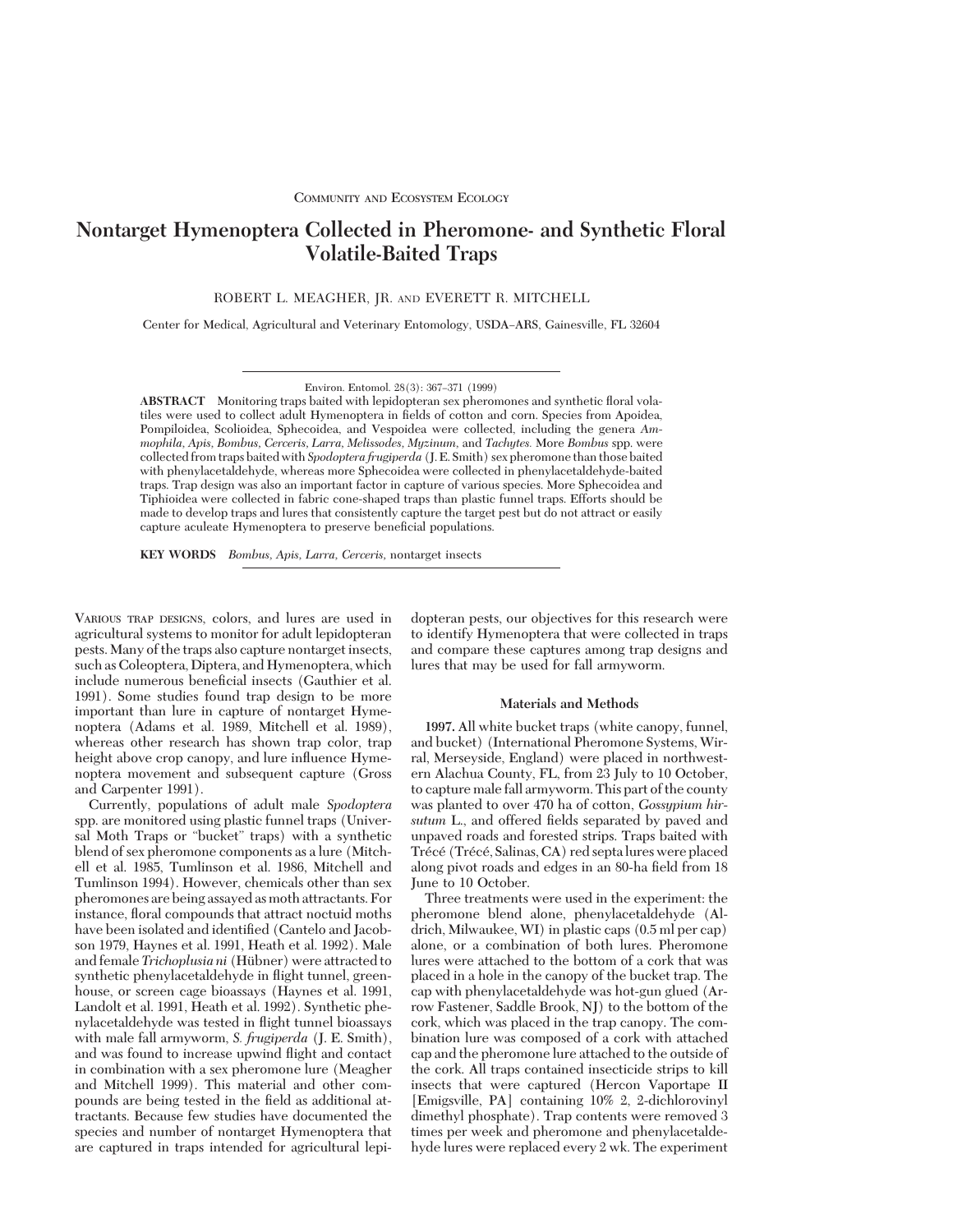was designed as a randomized complete block with 4 replications of the 3 treatments. The location of each trap within each replication was changed weekly.

**1998.** In late March, the same area in northwestern Alachua County was planted to silage corn, *Zea mays* L. An experiment was designed to compare the effect of trap design on the collection of Hymenoptera. The experiment contained 4 treatments: bucket traps with either Trécé or Scentry (Ecogen, Langhorne, PA) *S. frugiperda* sex pheromone lures, and *Heliothis* "cone" traps (Ecogen) with either lure. Cone traps are made of fabric mesh and are designed in the style of hardware cloth traps (Hartstack et al. 1979). *Heliothis* cone traps are composed of 2 cones: the base cone measures 80 cm long, with a bottom opening of 34 cm that narrows to 15 cm at the top; the apex cone measures 27 cm long, with a bottom opening of 15 cm that narrows to 6 cm at the top. The bottom portion of the apex cone is secured to the top portion of the base cone with Velcro material. The lure is placed in the middle of the base cone; insects ßy into this opening and up through the 15-cm opening toward the apex cone, eventually going through the 6 cm opening and being trapped in a fabric container around the apex cone. No insecticide strips were used with the cone traps. Traps were placed in similar locations as in 1997, and the experiment was designed as a randomized complete block with 4 replications of the 4 treatments. Trap location within a replication was randomized weekly, and trapping began 8 April and ended 12 June.

Individuals were identified by using keys (Stange 1992) and by comparing with identified specimens. Voucher specimens (FLDA, V01–V30) were placed in the Florida State Collection of Arthropods, Florida Department of Agriculture and Consumer Services, Division of Plant Industry, Gainesville. Species were placed within superfamilies [using the classification of Borror et al. (1989)] for analysis. Numbers per day for each superfamily in each field were compared across treatments using analysis of variance (ANOVA). To satisfy ANOVA assumptions, counts were  $log(x + 1)$ transformed before analysis. Seasonal means and treatment combinations were separated using a least significant difference (LSD) mean separation test or orthogonal comparisons (PROC GLM, CONTRAST statement, SAS Institute 1996). Untransformed means  $(\pm$ SE) are given in text and figures, whereas statistical results refer to transformed data.

#### **Results**

**1997.** Various aculeate Hymenoptera including species from Apoidea, Pompiloidea, Scolioidea, Sphecoidea, and Vespoidea were collected (Table 1). More than 50 individuals of the bumblebee *Bombus pennsylvanicus* (De Geer) and the sphecid *Larra bicolor* F. were collected.

As a group, numbers of Apoidea were not different among treatments  $(F = 4.9; df = 2, 6; P = 0.0557)$ , although there was a trend for more Apoidea to be collected in pheromone-baited traps than in phenylacetaldehyde-baited traps (Fig. 1). When *Bombus*

**Table 1. Species and number of Hymenoptera collected in the 1997 and 1998 experiments, Alachua County, FL**

| Superfamily/Family/Tribe/Genus/Species                | No. collected     |                |
|-------------------------------------------------------|-------------------|----------------|
|                                                       | 1997              | 1998           |
| Apoidea                                               |                   |                |
| Anthophoridae                                         |                   |                |
| Anthophorinae                                         |                   |                |
| Melissodes bimaculata (Lepeletier)                    | 1                 | 2              |
| Melissodes spp.                                       | 1                 | 3              |
| Svastra o. obliqua (Say)                              | 1                 | $\overline{0}$ |
| Xylocopinae                                           |                   |                |
| Xylocopa virginica (L.)<br>Unidentified anthophorids  | $\mathbf{2}$<br>6 | 1<br>12        |
| Apidae                                                |                   |                |
| Bombinae                                              |                   |                |
| Bombus bimaculatus Cresson                            | 1                 | $\theta$       |
| <i>B. fraternus</i> (Smith)                           | $\overline{2}$    | 1              |
| <b>B.</b> impatiens Cresson                           | $\boldsymbol{0}$  | $\overline{4}$ |
| B. pennsylvanicus (De Geer)                           | 57                | 59             |
| Apinae                                                |                   |                |
| Apis mellifera L.                                     | 17                | 6              |
| Colletidae                                            |                   |                |
| Colletes sp.                                          | $\overline{0}$    | 1              |
| Halictidae                                            |                   |                |
| Halictinae                                            |                   |                |
| Agapostemon splendens (Lepeletier)                    | 9                 | 84             |
| Pompiloidea                                           |                   |                |
| Pompilidae                                            |                   |                |
| Pompilinae                                            |                   |                |
| Anoplius sp.                                          | 3                 | 1              |
| Scolioidea                                            |                   |                |
| Scoliidae                                             |                   |                |
| Campsomerinae                                         |                   |                |
| Campsomeris (Dielis)                                  | 1                 | $\mathfrak{2}$ |
| plumipes fossulana (F.)                               |                   |                |
| C.<br>$Pygodasis)$ quadrimaculata $(F.)$<br>Scoliinae | 3                 | $\theta$       |
| Scolia (Discolia) n. nobilitata (F.)                  | $\theta$          | 5              |
| Sphecoidea                                            |                   |                |
| Sphecidae                                             |                   |                |
| Larrinae                                              |                   |                |
| Larra bicolor F.                                      | 55                | 45             |
| L. analis F.                                          | 1                 | $\mathbf{0}$   |
| <i>Tachytes sp.</i>                                   | $\theta$          | 41             |
| Tachysphex sp.                                        | $\mathbf{0}$      | $\overline{2}$ |
| Philanthinae                                          |                   |                |
| Cerceris bicornuta Guérin                             | $\overline{2}$    | 73             |
| Sphecinae                                             |                   |                |
| <i>Ammophila procera</i> Dahlbom                      | 1                 | $\mathbf{0}$   |
| Ammophila sp.                                         | 1                 | 42             |
| Chalybion californicum (Saussure)                     | $\boldsymbol{0}$  | 1              |
| Prionyx parkeri Bohart & Menke                        | 1                 | $\mathfrak{2}$ |
| Sphex $(S. )$ ichneumoneus $(L. )$                    | 1                 | $\overline{0}$ |
| Tiphioidea                                            |                   |                |
| Tiphiidae                                             |                   |                |
| Myzininae                                             |                   |                |
| Myzinum sp.                                           | 1                 | 36             |
| Vespoidea                                             |                   |                |
| Vespidae                                              |                   |                |
| Eumeninae                                             | $\theta$          | 3              |
| Euodynerus megaera (Lepeletier)<br>Polistinae         |                   |                |
| Polistes fuscatus (F.)                                | $\mathbf{0}$      | 10             |
| <i>Polistes</i> sp.                                   | $\overline{2}$    | 14             |
|                                                       |                   |                |

spp. were analyzed separately, more were found in pheromone-baited traps than the combination or phenylacetaldehyde-baited traps (Trécé  $0.15 \pm 0.06$  per day, Trécé + phenylacetaldehyde  $0.03 \pm 0.02$ , phenylacetaldehyde  $0.03 \pm 0.02$ ) (*F* = 7.4; df = 2, 6; *P* = 0.0241). The reverse was true for Sphecoidea (mostly *L. bicolor*), where more wasps were collected in traps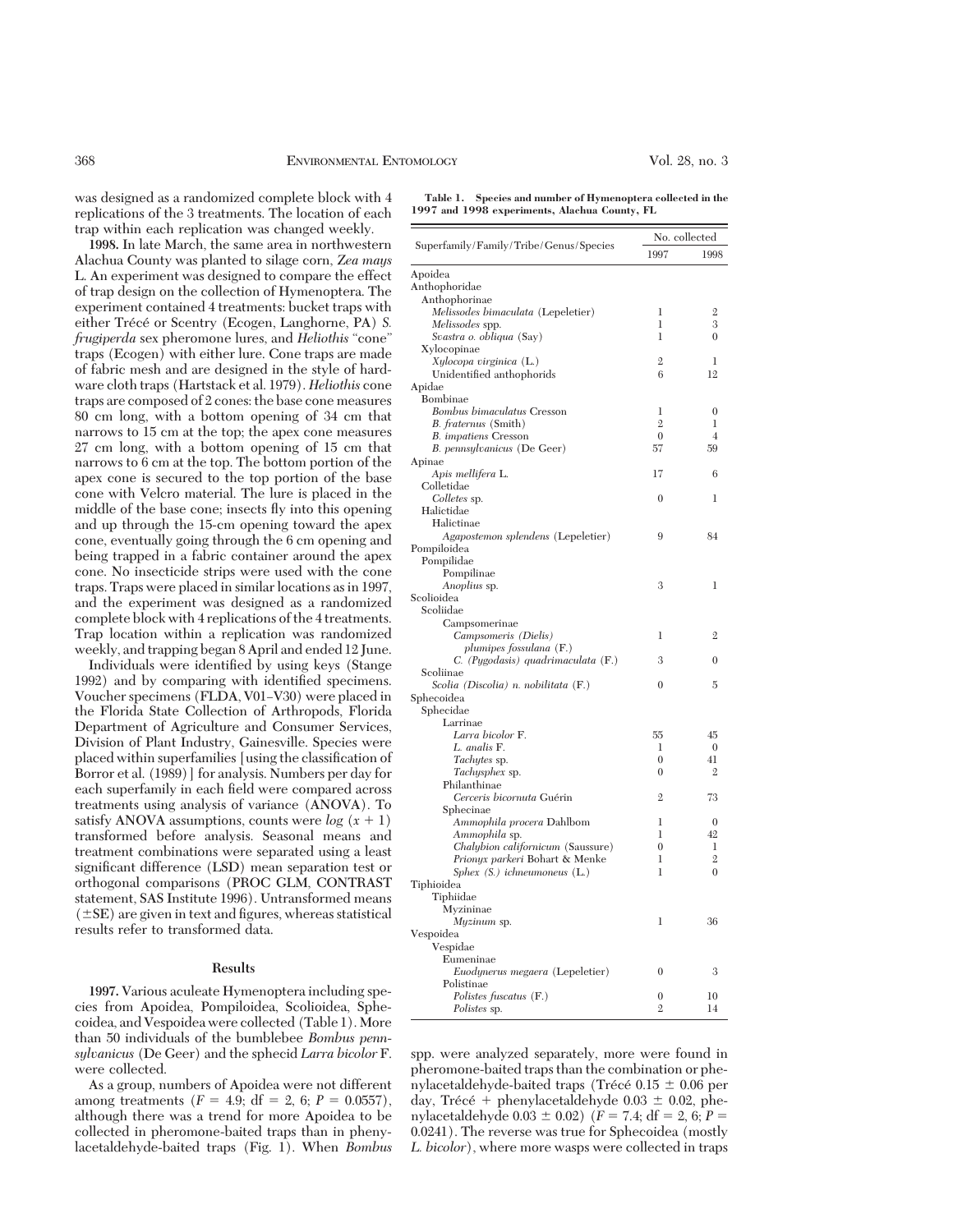**Fig. 1.** Number of aculeate Hymenoptera captured per day in Trécé S. frugiperda pheromone lure, phenylacetaldehyde lure  $(PA)$ , or combination pheromone + PA lure  $(+)$ PA) bucket traps in cotton, Alachua County, FL, 1997. Means within Sphecoidea followed by the same letter are not significantly different.

baited with phenylacetaldehyde alone than with pheromone alone  $(F = 6.0; df = 2, 6; P = 0.0375)$  (Fig. 1). Few numbers of Scolioidea or Vespoidea were collected, and there were no differences in capture among treatments  $(P > 0.22; Fig. 1)$ .

**1998.** This experiment was designed to compare capture of Hymenoptera between different trap types within pheromone sources. Similar species were collected in 1998, although fewer Apoidea and more Sphecoidea were collected (Table 1). Several species were collected in relatively large numbers, including *Tachytes* sp., *Cerceris bicornuta* Guérin, *Ammophila* sp., and *Myzinum* sp.

No differences were found comparing numbers of Hymenoptera captured in traps baited with *S. frugiperda* supplied by Trécé versus Scentry; therefore, capture numbers were combined and reanalyzed. More Sphecoidea and Tiphioidea were collected in cone traps than bucket traps (Fig. 2) (Sphecoidea,  $F =$ 15.5;  $df = 1, 9; P = 0.0034;$  Tiphioidea,  $F = 9.6; df = 1$ ,  $9; P = 0.0129$ . Two species, *C. bicornuta* (Sphecidae)

and *Myzinum* sp. (Tiphiidae), were collected only from cone traps. There was a trend for more Apoidea to be found in bucket compared with cone traps  $(F =$ 4.0;  $df = 1$ , 9;  $P = 0.0758$ ). No other superfamily showed differences between trap treatments.

## **Discussion**

Several studies have documented the presence of aculeate Hymenoptera in monitoring traps (Adams et al. 1989, Mitchell et al. 1989, Gauthier et al. 1991), with the emphasis generally on capture of *Bombus* spp. Certain trap designs and colors have been implicated in the capture of bumblebees. Research in sweet corn showed that more "stinging" Hymenoptera (bumblebees, honey bees, and yellowjackets) were collected in cone than bucket traps (Adams et al. 1989). Our results suggested a trend for more Apoidea to be collected in bucket traps. Several studies have demonstrated that white or yellow traps attracted large numbers of *Bombus* spp. (Hamilton et al. 1971, Mitchell et al. 1989), but that green-colored traps reduced bumblebee capture (Hamilton et al. 1971).

Research in western North Carolina showed that trap color alone did not inßuence bumblebee movement into the trap (Gross and Carpenter 1991). Fall armyworm pheromone lure alone or in combination with insecticide strips (dichlorovos) increased capture of several *Bombus* spp. Our results suggested that *Bombus* spp. were collected in higher numbers in *S. frugiperda* pheromone-baited traps than phenylacetaldehyde-baited traps. We have seen a trend for traps baited with beet armyworm, *S. exigua* (Hübner), pheromone to collect fewer bees than those with phenylacetaldehyde as the lure (unpublished data). Perhaps one of the components in the fall armyworm pheromone and not in the beet armyworm pheromone is attractive to bumblebees; however, more testing of the components involved with each pheromone blend would be needed to verify these conclusions.

Bumblebees appear to have separate behaviors for gathering nectar and pollen (Liu et al. 1975), and apparently do not communicate information about these sources to other nestmates (Michener 1974). Therefore, individual bees must make decisions on what plants to sample for nectar and pollen (Plowright and Laverty 1984). Bumblebees travel relatively long distances from their nest and forage over large areas (Dramstad 1996). It is probable that separate sensory modalities are needed to search for plants that provide food. Bucket and cone traps placed within agricultural crops apparently provide both visual cues (trap color and placement) and olfactory cues (pheromone components and ßoral volatiles) that can attract and capture large numbers of bumblebees.

The food foraging activities and nesting behavior of other Hymenoptera most likely inßuence their ability to be attracted or captured by different traps. *Larra bicolor* females sting, paralyze, and oviposit on *Scapteriscus* mole crickets, and neonate larvae develop as external parasitoids on active hosts. This natural enemy was imported to Florida from Bolivia (Frank et al.

**Fig. 2.** Number of aculeate Hymenoptera captured per day in *S. frugiperda* pheromone lure in bucket and cone traps in corn, Alachua County, FL, 1998. Means within Sphecoidea followed by the same uppercase letter and Tiphioidea followed by the same lowercase letter are not significantly different.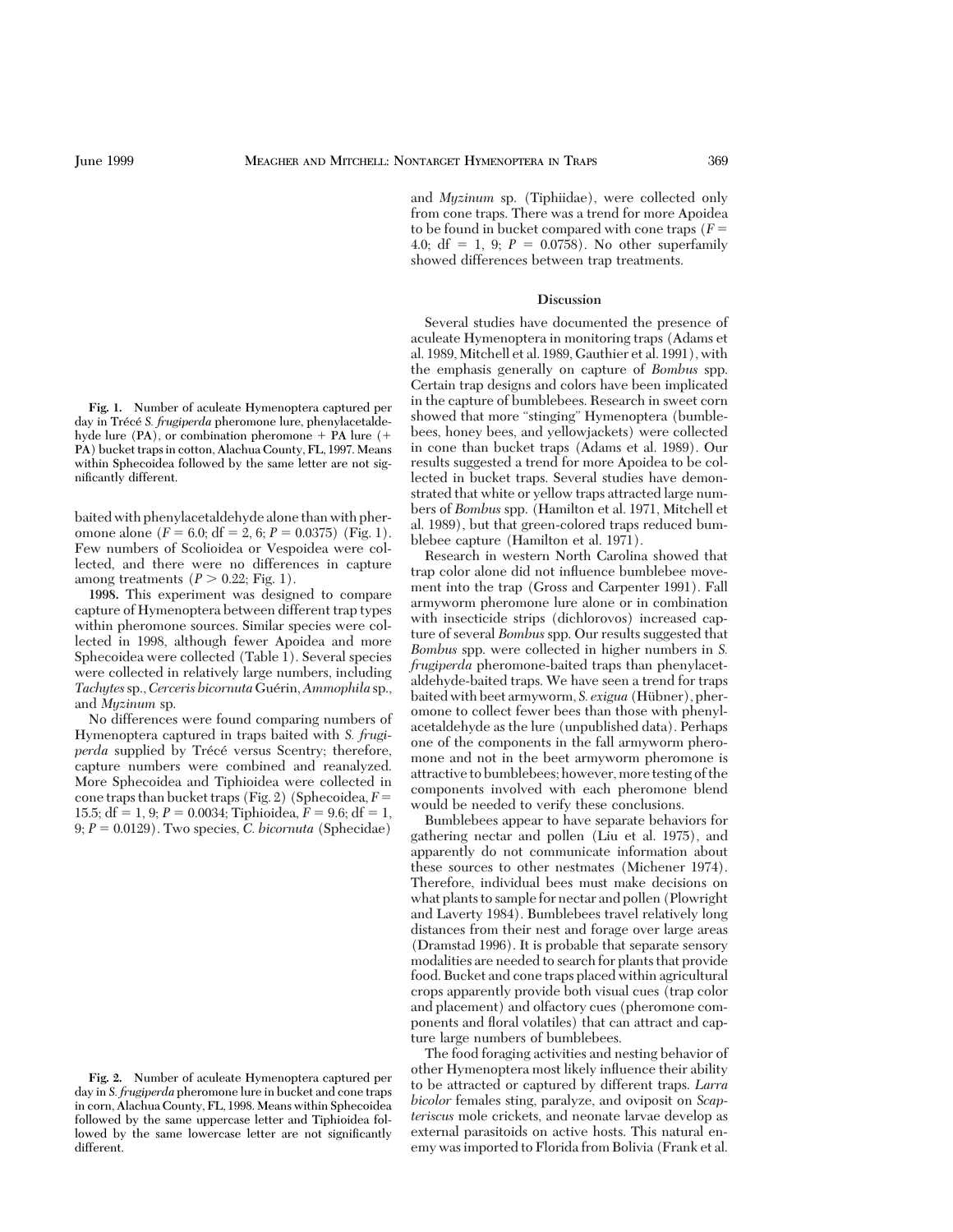1995), and was previously collected in pheromone traps (Meagher and Frank 1999). *Cerceris bicornuta, Ammophila* spp., and *Tachytes* spp. are generally solitary ground-nesting sphecids that provision their cells with different insect prey. *Cerceris*spp. prey primarily on Coleoptera (Scullen and Wold 1969) and *C. bicornuta* prefer *Sphenophorus* (corn billbugs, Curculionidae, Rhynchophorinae) (Evans 1971). *Ammophila* provision nests with "naked" lepidopterous larvae (Powell 1964), either with 1 large prey item or several smaller items (Field 1992). *Ammophila procera* Dahlbom prefer notodontid and noctuid prey (Powell 1964). *Tachytes* consists of 35 species in the United States and Canada (Bohart 1994), and females provision their nests with adults and nymphs in the orthopteran families Acrididae, Tettigoniidae, and Tridactylidae (Kurczewski and Kurczewski 1984, Kurczewski and Spofford 1986). Adults of all these sphecids were collected in higher numbers in cone traps compared with bucket traps, or in traps baited with synthetic ßoral extracts. These insects are active and feed throughout the day on plant nectar (Scullen and Wold 1969, Rosenheim 1987).

Efforts should be made to develop traps and lures that are not attractive or that do not easily capture aculeate Hymenoptera, but consistently capture the target pest. Related species of Hymenoptera within the genera collected in this study are potentially important crop pollinators (Berger et al. 1988, Plowright and Laverty 1984) or natural enemies against economic pests (Frank et al. 1995, Gillaspy 1979, Gould and Jeanne 1984). The ecological significance of removal of these beneficials is not known, but it may be of value to study their interactions within field crop agroecosystems.

# **Acknowledgments**

We thank L. A. Stange and J. Wiley (Florida Department of Agriculture and Consumer Services, Division of Plant Industry, Gainesville) for identifying the Hymenoptera. Technical support was provided by J. Brady and S. Lovvorn. N. D. Epsky (USDA-ARS), J. H. Frank (University of Florida), D. L. Johanowicz (University of Florida), and P. J. Landolt (USDA-ARS) provided helpful reviews of an earlier version of the manuscript.

#### **References Cited**

- **Adams, R. G., K. D. Murray, and L. M. Los. 1989.** Effectiveness and selectivity of sex pheromone lures and traps for monitoring fall armyworm (Lepidoptera: Noctuidae) adults in Connecticut sweet corn. J. Econ. Entomol. 82: 285Ð290.
- **Berger, L. A., J. O. Moffett, and D. R. Rummel. 1988.** The foraging activity of *Agapostemon angelicus* Cockerell relative to hybrid cottonseed production in Texas. Southwest. Entomol. 13: 47-54.
- **Bohart, R. M. 1994.** A key to the genus *Tachytes* in America north of Mexico with descriptions of three new species (Hymenoptera, Sphecidae, Larrinae). Proc. Entomol. Soc. Wash. 96: 342-349.
- **Borror, D. J., C. A. Triplehorn, and N. F. Johnson. 1989.** Order Hymenoptera: sawßies, parasitic wasps, ants,

wasps, and bees, pp. 665–744. In An introduction to the study of insects, 6th ed. Saunders, Philadelphia.

- **Cantelo, W. W., and M. Jacobson. 1979.** Phenylacetaldehyde attracts moths to bladder ßower and to blacklight traps. Environ. Entomol. 8: 444-447.
- **Dramstad,W. E. 1996.** Do bumblebees (Hymenoptera: Apidae) really forage close to their nests? J. Insect Behav. 9: 163-182.
- **Evans, H. E. 1971.** Observations on the nesting behavior of wasps of the tribe Cercerini. J. Kans. Entomol. Soc. 44:  $500 - 523$
- **Field, J. 1992.** Patterns of nest provisioning and parental investment in the solitary digger wasp *Ammophila sabu*losa. Ecol. Entomol. 17: 43-51.
- **Frank, J. H., J. P. Parkman, and F. D. Bennett. 1995.** *Larra bicolor* (Hymenoptera: Sphecidae), a biological control agent of *Scapteriscus* mole crickets (Orthoptera: Gryllotalpidae), established in northern Florida. Fla. Entomol.  $78: 619 - 623.$
- **Gauthier, N. L., P. A. Logan, L. A. Tewksbury, C. F. Hollingsworth, D. C. Weber, and R. G. Adams. 1991.** Field bioassay of pheromone lures and trap designs for monitoring adult corn earworm (Lepidoptera: Noctuidae) in sweet corn in southern New England. J. Econ. Entomol. 84: 1833-1836.
- **Gillaspy, J. E. 1979.** Management of *Polistes* wasps for caterpillar predation. Southwest. Entomol. 4: 334–352.
- **Gould, W. P., and R. L. Jeanne. 1984.** *Polistes* wasps (Hymenoptera: Vespidae) as control agents for lepidopterous cabbage pests. Environ. Entomol. 13: 150-156.
- **Gross, H. R., and J. E. Carpenter. 1991.** Role of the fall armyworm (Lepidoptera: Noctuidae) pheromone and other factors in the capture of bumblebees (Hymenoptera: Apidae) by universal moth traps. Environ. Entomol. 20: 377-381.
- **Hamilton, D. W., P. H. Schwartz, B. G. Townshend, and C. W. Jester. 1971.** Effect of color and design of traps on captures of Japanese beetles and bumblebees. J. Econ. Entomol. 64: 430-432.
- **Hartstack, A. W., J. A. Witz, and D. R. Buck. 1979.** Moth traps for the tobacco budworm. J. Econ. Entomol. 72: 519–522.
- Haynes, K. F., J. Z. Zhao, and A. Latif. 1991. Identification of floral compounds from *Abelia grandiflora* that stimulate upwind ßight in cabbage looper moths. J. Chem. Ecol. 17: 637–646.
- **Heath, R. R., P. J. Landolt, B. Dueben, and B. Lenczewski. 1992.** Identification of floral compounds of night-blooming jessamine attractive to cabbage looper moths. Environ. Entomol. 21: 854-859.
- **Kurczewski, F. E., and E. J. Kurczewski. 1984.** Mating and nesting behavior of *Tachytes intermedius* (Viereck) (Hymenoptera: Sphecidae). Proc. Entomol. Soc. Wash. 86: 176–184.
- **Kurczewski, F. E., and M. G. Spofford. 1986.** Observations on the nesting behaviors of *Tachytes parvus* Fox and *T. obductus*Fox (Hymenoptera: Sphecidae). Proc. Entomol. Soc. Wash. 88: 13-24.
- **Landolt, P. J., B. Lenczewski, and R. R. Heath. 1991.** Lure and toxicant system for the cabbage looper (Lepidoptera: Noctuidae). J. Econ. Entomol. 84: 1344-1347.
- **Liu, H. J., R. P. MacFarlane, and D. H. Pengelly. 1975.** Relationships between ßowering plants and four species of *Bombus* (Hymenoptera: Apidae) in southern Ontario. Can. Entomol. 107: 577-588.
- **Meagher, R. L., Jr., and J. H. Frank. 1999.** *Larra bicolor* (Hymenoptera: Sphecidae: Larrinae) collected in pher-